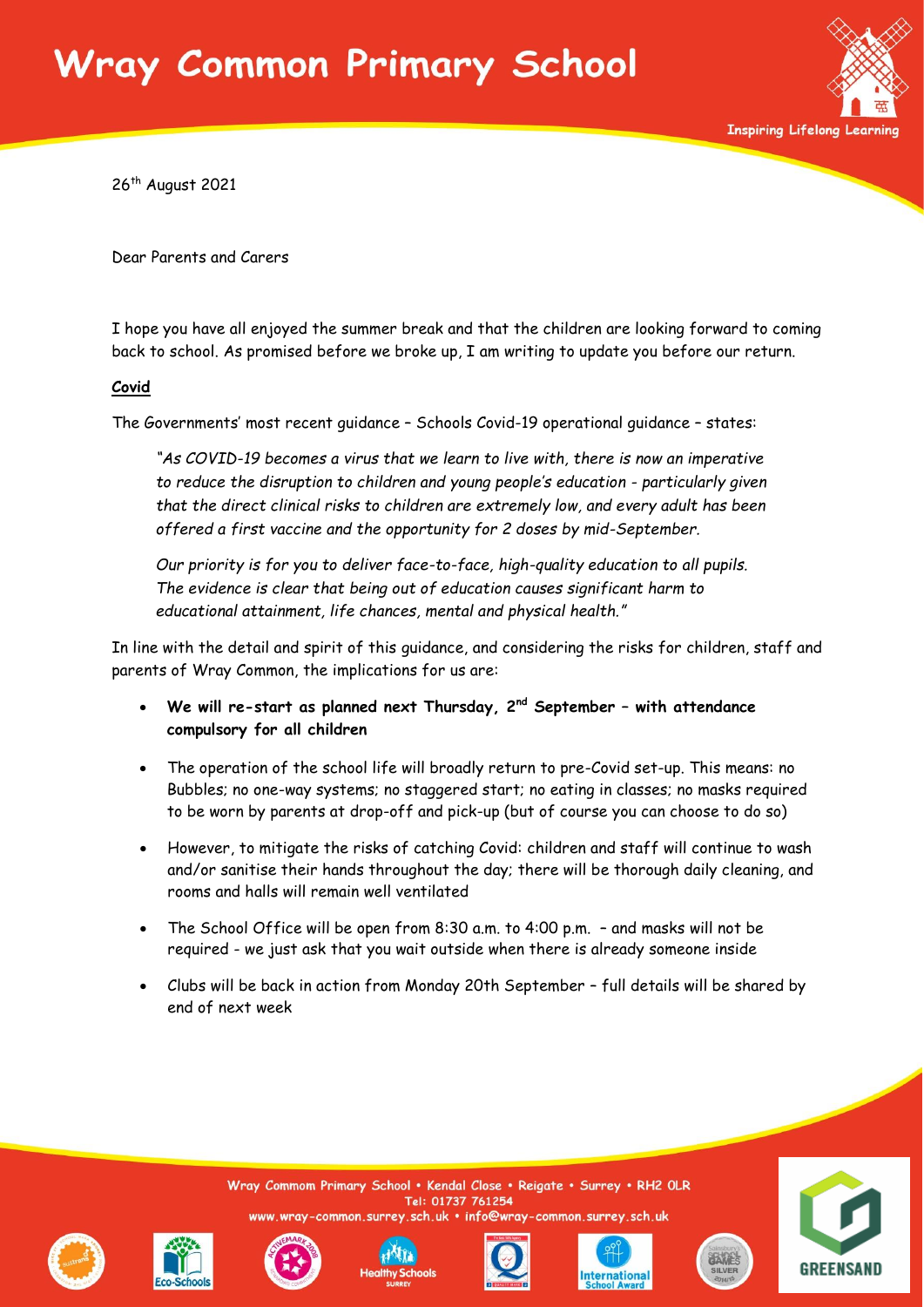# Vray Common Primary School



**Inspiring Lifelong Learning** 

- Parent volunteers will be warmly welcomed. We just ask that swimming volunteers continue to wear masks and that children are listened to read outdoor whenever practical – look out for the Volunteer and Safeguarding training dates early in the new term
- Rangers breakfast and after school club will be fully operational

Please read the following updated rules regarding what to do if you or someone in your family have Covid-19 symptoms.

#### NHS guidance states:

### *"When to self-isolate*

*Self-isolate straight away and get a PCR test (a test that is sent to the lab, not a lateral flow test) which you can book on GOV.UK as soon as possible if you have any of these 3 symptoms of COVID-19, even if they are mild:*

- *a high temperature*
- *a new, continuous cough*
- *a loss or change to your sense of smell or taste*

*You should also self-isolate straight away if:*

- *you've tested positive for COVID-19 – this means you have the virus*
- *someone you live with has symptoms or tested positive (unless you are not required to self-isolate – check below if this applies to you)*
- *you've been told to self-isolate following contact with someone who tested positive – find out what to do if you're told to self-isolate by NHS Test and Trace or the NHS COVID-19 app*"

### *When you do not need to self-isolate*

*If someone you live with has symptoms of COVID-19, or has tested positive for COVID-19, you will not need to self-isolate if any of the following apply:*

- *you're fully vaccinated – this means 14 days have passed since your final dose of a COVID-19 vaccine given by the NHS*
- *you're under 18 years, 6 months old*
- *you're taking part or have taken part in a COVID-19 vaccine trial*
- *you're not able to get vaccinated for medical reasons*

*However even if you do not have symptoms, you should still:*

- *get a PCR test on GOV.UK to check if you have COVID-19*
- *follow advice on how to avoid catching and spreading COVID-19*
- *consider limiting contact with people who are at higher risk from COVID-19*





![](_page_1_Picture_28.jpeg)

![](_page_1_Picture_29.jpeg)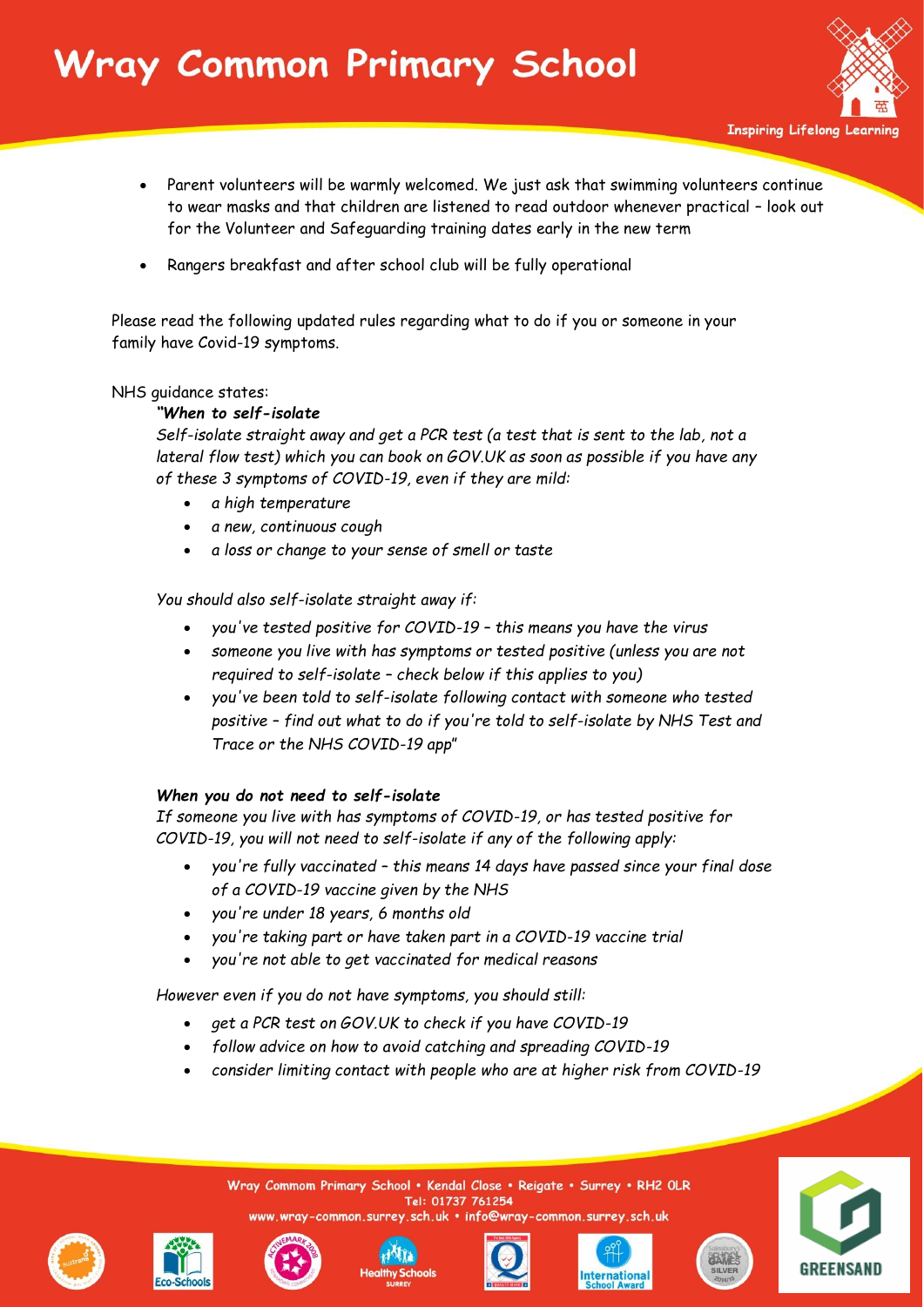# **Nray Common Primary School**

![](_page_2_Picture_1.jpeg)

#### *How long to self-isolate*

*If you test positive, your self-isolation period includes the day your symptoms started (or the day you had the test, if you did not have symptoms) and the next 10 full days. You may need to self-isolate for longer if you get symptoms while self-isolating or your symptoms do not go away."*

*For more information, please look at the following advice.*

*[https://www.gov.uk/government/publications/what-parents-and-carers-need-to-know](https://www.gov.uk/government/publications/what-parents-and-carers-need-to-know-about-early-years-providers-schools-and-colleges-during-the-coronavirus-covid-19-outbreak)[about-early-years-providers-schools-and-colleges-during-the-coronavirus-covid-19](https://www.gov.uk/government/publications/what-parents-and-carers-need-to-know-about-early-years-providers-schools-and-colleges-during-the-coronavirus-covid-19-outbreak) [outbreak,](https://www.gov.uk/government/publications/what-parents-and-carers-need-to-know-about-early-years-providers-schools-and-colleges-during-the-coronavirus-covid-19-outbreak) updated 17th August 2021*

*[https://www.gov.uk/government/publications/actions-for-schools-during-the-coronavirus](https://www.gov.uk/government/publications/actions-for-schools-during-the-coronavirus-outbreak/schools-covid-19-operational-guidance)[outbreak/schools-covid-19-operational-guidance](https://www.gov.uk/government/publications/actions-for-schools-during-the-coronavirus-outbreak/schools-covid-19-operational-guidance)*

*https://www.nhs.uk/conditions/coronavirus-covid-19/self-isolation-and-treatment/when-toself-isolate-and-what-to-do/*

At Wray Common, we expect everyone to follow the above the guidance at all times. If in doubt at any time – please ring the school.

#### **Timings**

We are reverting to pre-Covid school times (please note these are different to what we advised in the newsletter at the end of term)

|                     | Gates open  | Class doors<br>open | Register<br>Closed | End of day  |
|---------------------|-------------|---------------------|--------------------|-------------|
| Reception to Year 2 | $8:30$ a.m. | 8:40 a.m            | 8:50 a.m           | $3:05$ p.m. |
| Years 3 to 6        |             |                     |                    | 3:20 p.m.   |

 Please ensure your child enters the class by 8:45 a.m. to allow for them, and the class, to be settled and ready to learn from 8:50 a.m. Infant parents must hand their child over to a member of staff

![](_page_2_Picture_13.jpeg)